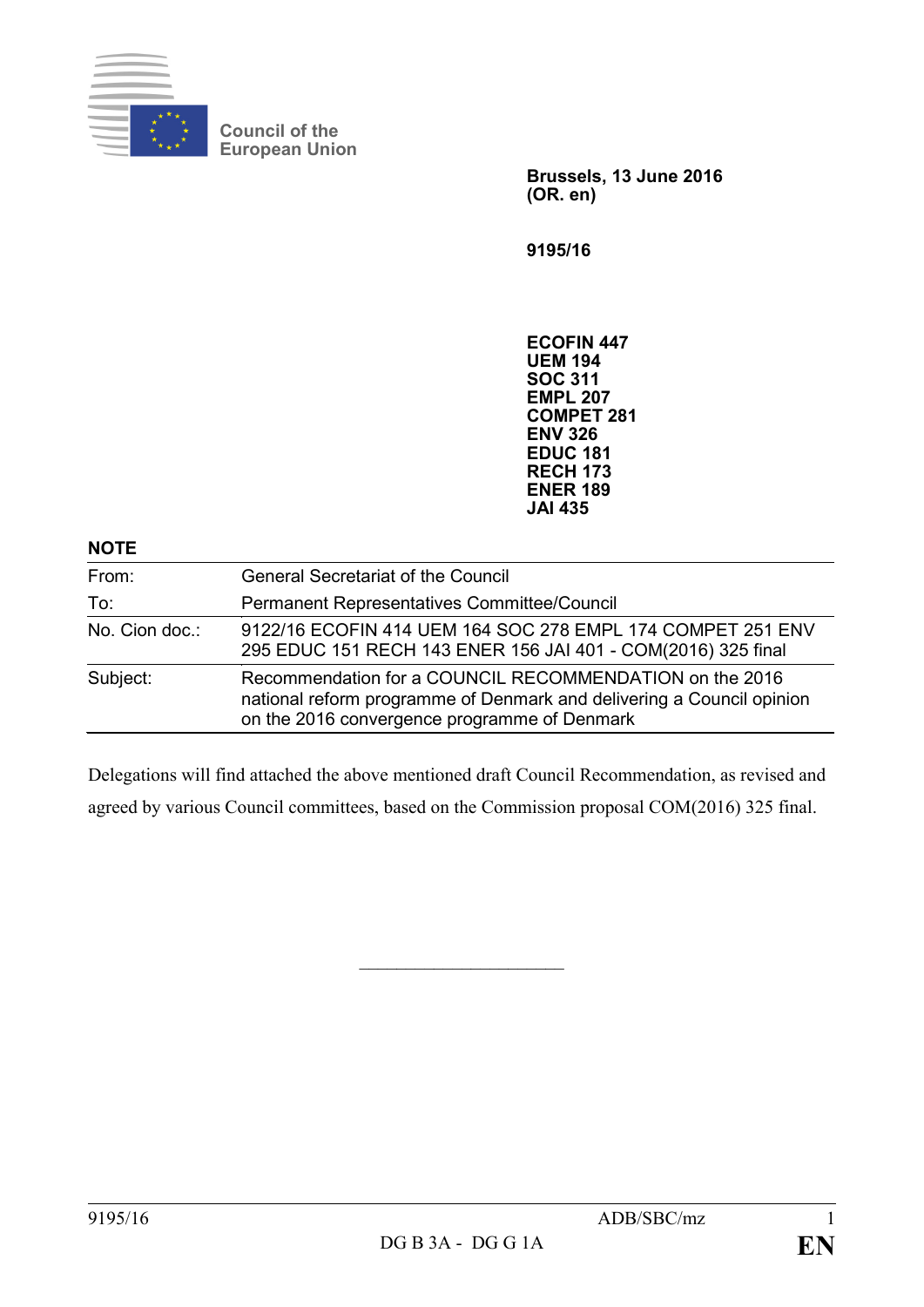## **COUNCIL RECOMMENDATION**

## **of…**

## **on the 2016 National Reform Programme of Denmark and delivering a Council opinion on the 2016 Convergence Programme of Denmark**

## THE COUNCIL OF THE EUROPEAN UNION,

Having regard to the Treaty on the Functioning of the European Union, and in particular Articles 121(2) and 148(4) thereof,

Having regard to Council Regulation (EC) No 1466/97 of 7 July 1997 on the strengthening of the surveillance of budgetary positions and the surveillance and coordination of economic policies<sup>[1](#page-1-0)</sup>, and in particular Article 9(2) thereof,

Having regard to the recommendation of the European Commission,

Having regard to the resolutions of the European Parliament,

Having regard to the conclusions of the European Council,

Having regard to the opinion of the Employment Committee,

Having regard to the opinion of the Economic and Financial Committee,

Having regard to the opinion of the Social Protection Committee,

Having regard to the opinion of the Economic Policy Committee,

<span id="page-1-0"></span>**<sup>1</sup>** OJ L 209, 2.8.1997, p. 1.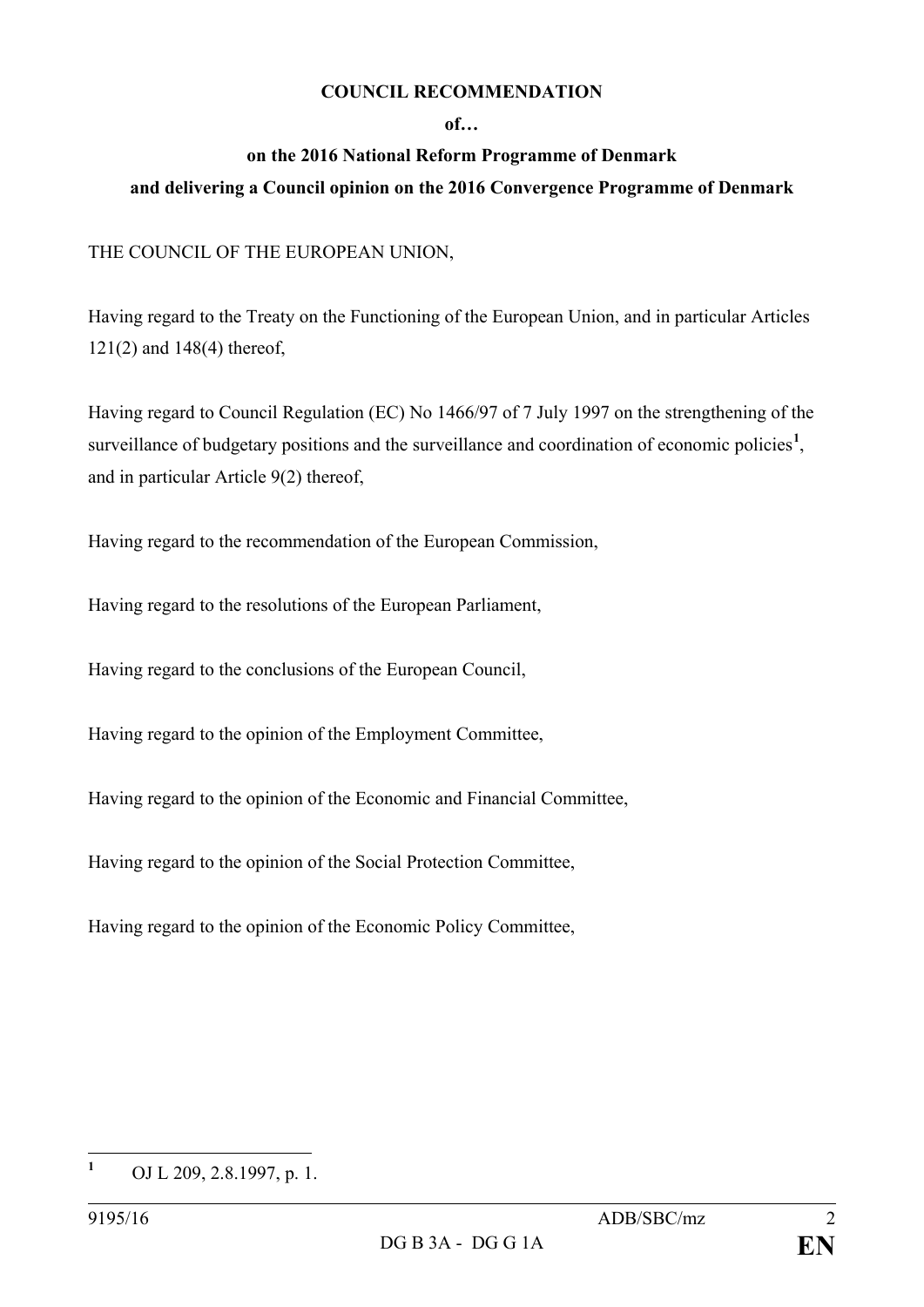Whereas:

- (1) On 26 November 2015, the Commission adopted the Annual Growth Survey marking the start of the 2016 European Semester for economic policy coordination. The priorities of the Annual Growth Survey were endorsed by the European Council on 17-18 March 2016. On 26 November 2015, on the basis of Regulation (EU) No 1176/2011 of the European Parliament and of the Council**[2](#page-2-0)** , the Commission adopted the Alert Mechanism Report in which it did not identify Denmark as one of the Member States for which an in-depth review would be carried out.
- (2) The 2016 country report for Denmark was published on 26 February 2016. It assessed Denmark's progress in addressing the country-specific recommendations adopted by the Council on 14 July 2015 and Denmark's progress towards its national Europe 2020 targets.
- (3) On 26 April 2016, Denmark submitted its 2016 National Reform Programme and its 2016 Convergence Programme. In order to take account of their interlinkages, the two programmes have been assessed at the same time.

<span id="page-2-0"></span>**<sup>2</sup>** Regulation (EU) No 1176/2011 of the European Parliament and of the Council of 16 November 2011 on the prevention and correction of macroeconomic imbalances (OJ L 306, 23.11.2011, p. 25).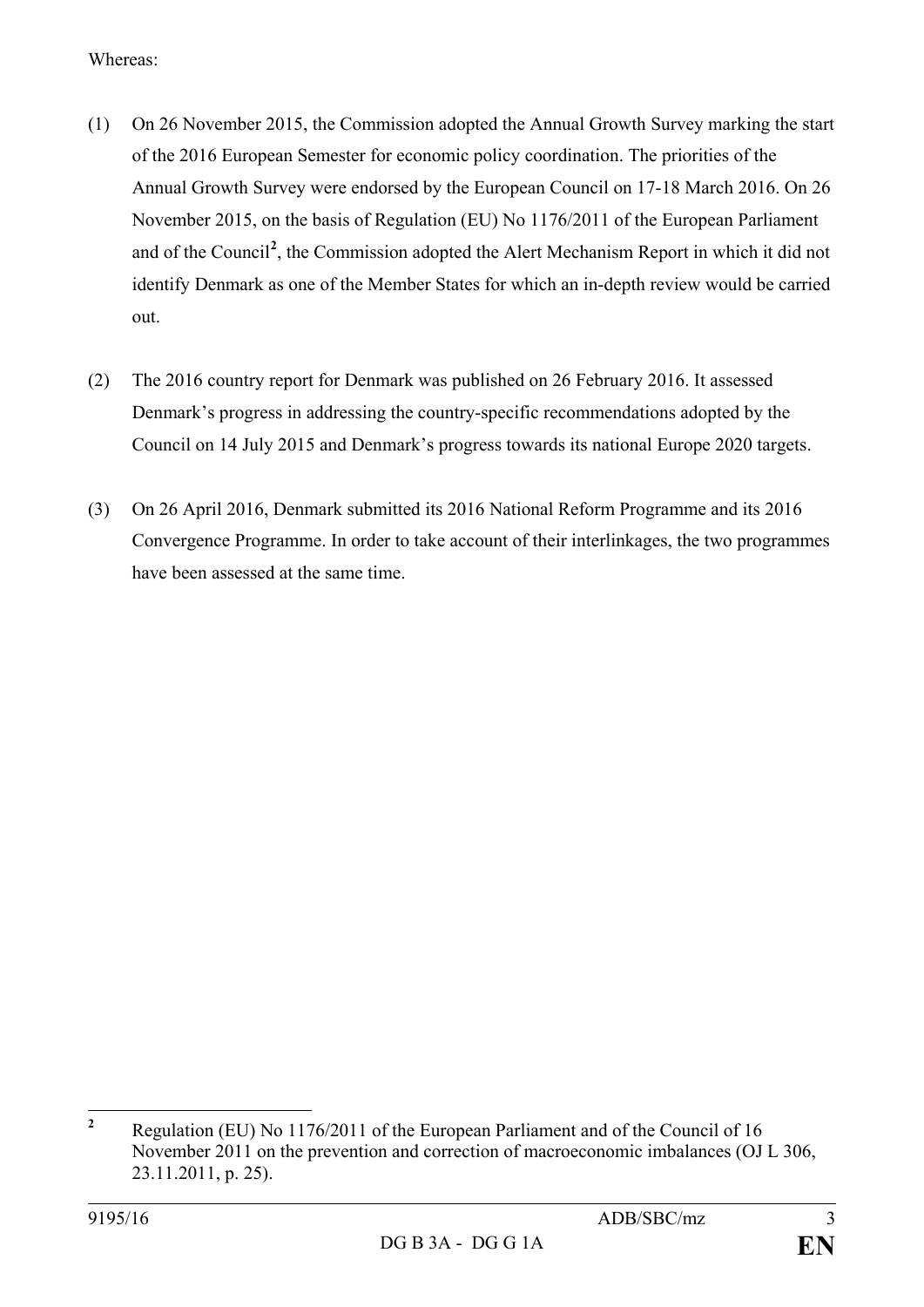- (4) Relevant country-specific recommendations have been addressed in the programming of the European Structural and Investment Funds for the 2014-2020 period. As foreseen in Article 23 of Regulation (EU) No 1303/2013 of the European Parliament and of the Council**[3](#page-3-0)** , where it is necessary to support the implementation of relevant Council recommendations, the Commission may request a Member State to review and propose amendments to its Partnership Agreement and relevant programmes. The Commission has provided further details on how it would make use of this provision in guidelines on the application of the measures linking effectiveness of the European Structural and Investment Funds to sound economic governance.
- (5) Denmark is currently in the preventive arm of the Stability and Growth Pact. In its 2016 Convergence Programme, the Government plans an improvement in the headline balance, reaching a balanced budget in 2020. The medium-term budgetary objective — a deficit of 0,5 % of GDP in structural terms — is projected to be achieved in 2016. According to the Convergence Programme, the government debt-to-GDP ratio is expected to reach 35,1 % in 2020. The macroeconomic scenario underpinning these budgetary projections is plausible. Based on the Commission 2016 spring forecast, Denmark is forecast to comply with the recommended fiscal adjustment in 2016 and 2017. Based on its assessment of the Convergence Programme and taking into account the Commission 2016 spring forecast, the Council is of the opinion that Denmark is expected to comply with the provisions of the Stability and Growth Pact.

<span id="page-3-0"></span>**<sup>3</sup>** Regulation (EU) No 1303/2013 of the European Parliament and of the Council of 17 December 2013 laying down common provisions on the European Regional Development Fund, the European Social Fund, the Cohesion Fund, the European Agricultural Fund for Rural Development and the European Maritime and Fisheries Fund and laying down general provisions on the European Regional Development Fund, the European Social Fund, the Cohesion Fund and the European Maritime and Fisheries Fund and repealing Council Regulation (EC) No 1083/2006 (OJ L 347, 20.12.2013, p. 320).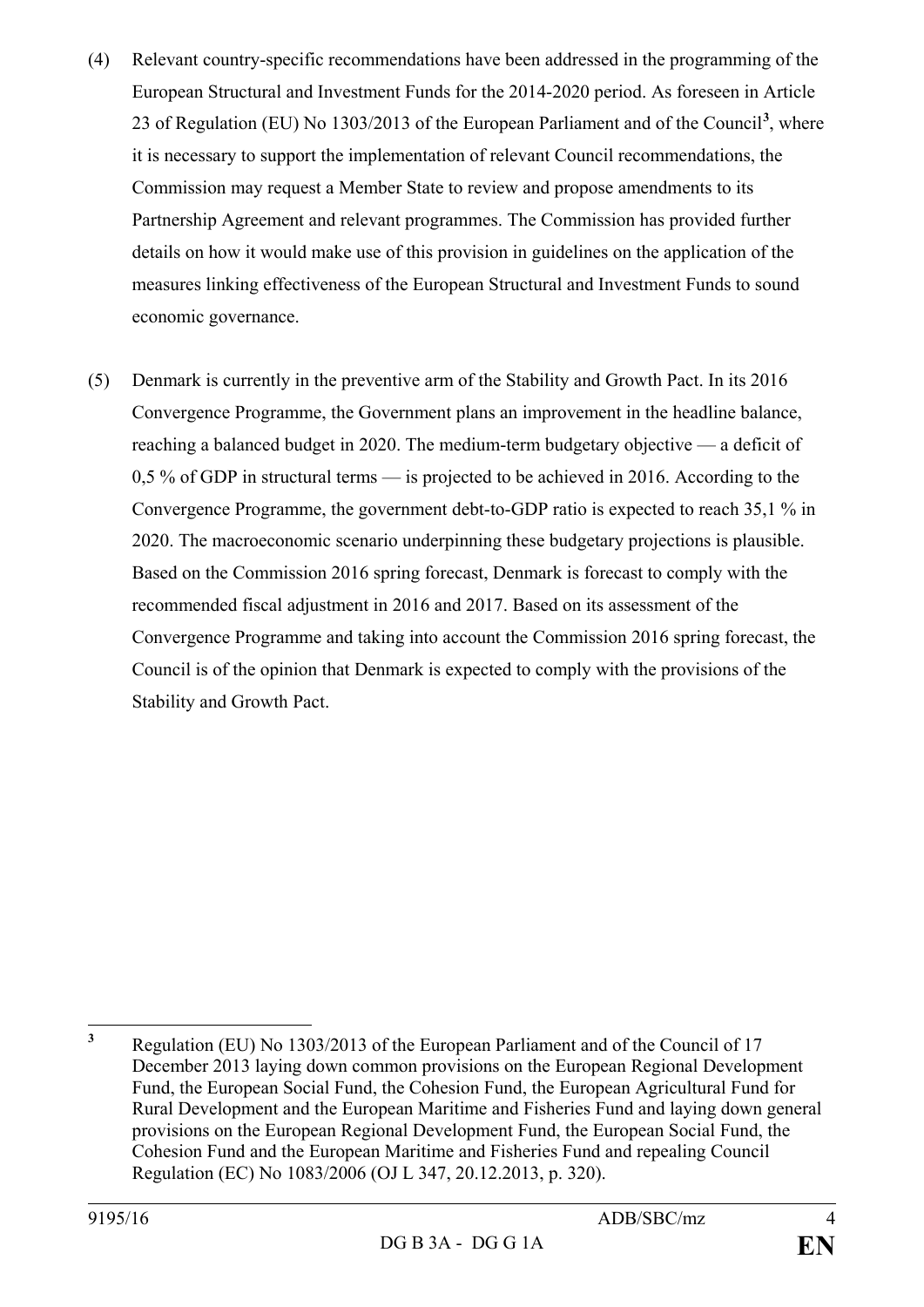- (6) Ensuring labour supply as the population ages is a precondition for sustainable growth in Denmark. A series of substantial labour market reforms in recent years aim particularly at increasing work incentives and improving the efficiency of active labour market policies. These reforms could contribute to achieving Denmark's Europe 2020 employment target and to the sustainability of the Danish welfare model. However, the national Europe 2020 target for social inclusion, aiming at reducing the number of people living in very low work intensity households, is far from being achieved. Labour market inclusion and improving the employability of disadvantaged groups remain a challenge. This particularly applies to people with a non-EU migrant background, including those who have resided in Denmark for a long time, and young people with low educational attainment. The job-integration measures agreed in the 2016 tripartite negotiations could improve the situation for newly arrived refugees and migrants. However, further measures should still be taken to include other marginalised groups in the labour market more effectively.
- (7) To maintain the relatively high level of welfare provided in Denmark, improved productivity growth is essential. However, productivity growth has been sluggish during the past two decades. One of the contributing factors identified is the continued lack of competition in the domestic services sector, in particular in retail and construction. Denmark therefore needs to increase efforts to improve productivity in the construction sector by removing barriers and ensuring proportionate authorisation schemes where such schemes are considered necessary. It also needs to ease the restrictions on retail establishments, in particular by implementing the reforms outlined by the Government.
- (8) The overall investment level in Denmark has been low since a sharp drop in private investments during the economic crisis. This partly reflects low residential investment following the burst of the housing bubble and idle capacity in the corporate sector. Boosting investment would help Denmark strengthen economic growth and increase productivity. Barriers to investment have been identified in the services sector and research. The retail and construction sectors are facing barriers to entry, which in return affect competition and productivity growth. Efforts to turn university research results into business innovations could be strengthened.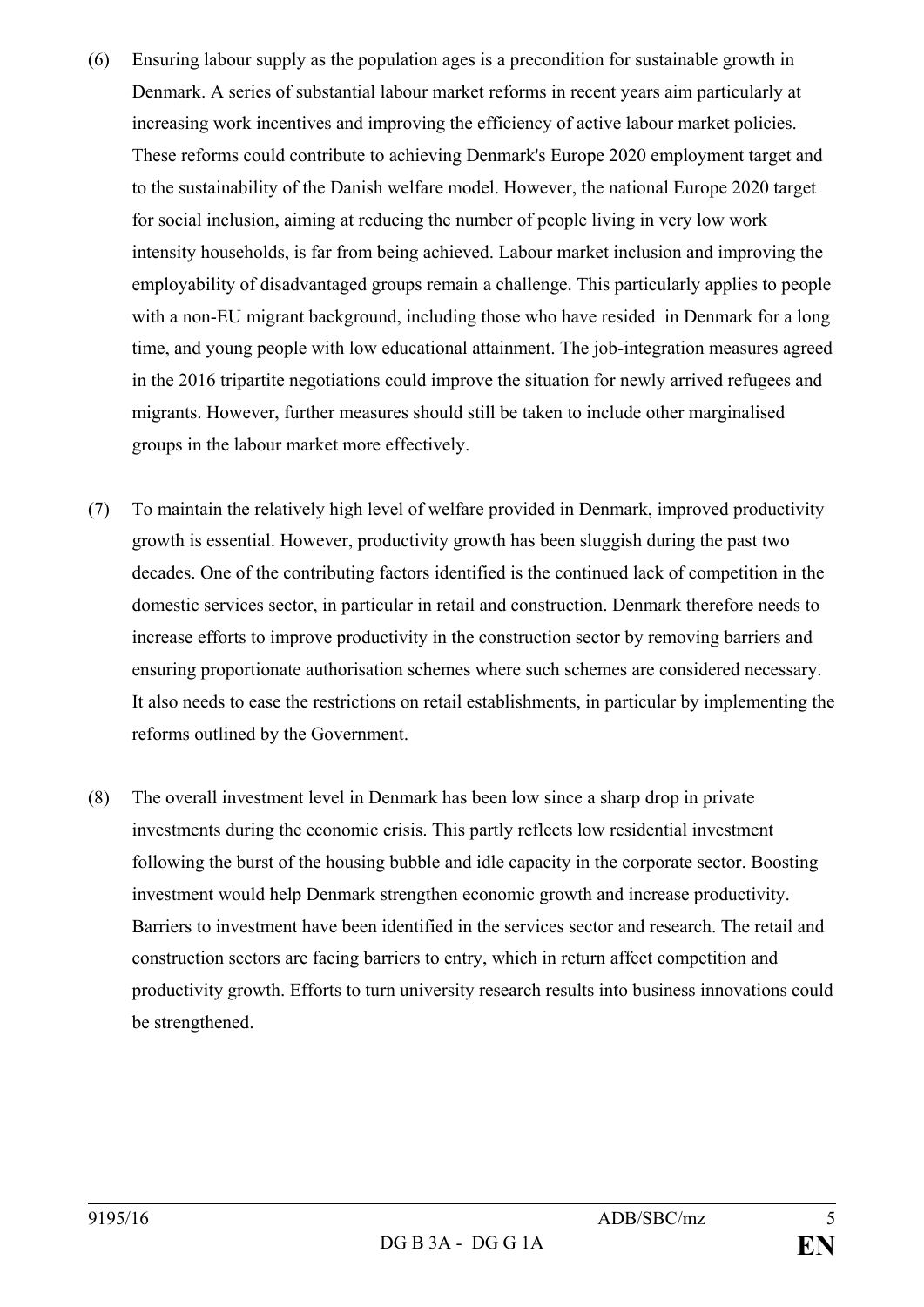- (9) In the context of the European Semester, the Commission has carried out a comprehensive analysis of Denmark's economic policy and published it in the 2016 country report. It has also assessed the Convergence Programme and the National Reform Programme and the follow-up given to the recommendations addressed to Denmark in previous years. It has taken into account not only their relevance for sustainable fiscal and socio-economic policy in Denmark but also their compliance with EU rules and guidance, given the need to strengthen the EU's overall economic governance by providing EU-level input into future national decisions. The recommendations under the European Semester are reflected in recommendations (1) and (2) below.
- (10) In the light of this assessment, the Council has examined the Convergence Programme, and its opinion**[4](#page-5-0)** is reflected in particular in recommendation (1) below.

<span id="page-5-0"></span>**<sup>4</sup>** Under Article 9(2) of Regulation (EC) No 1466/97.